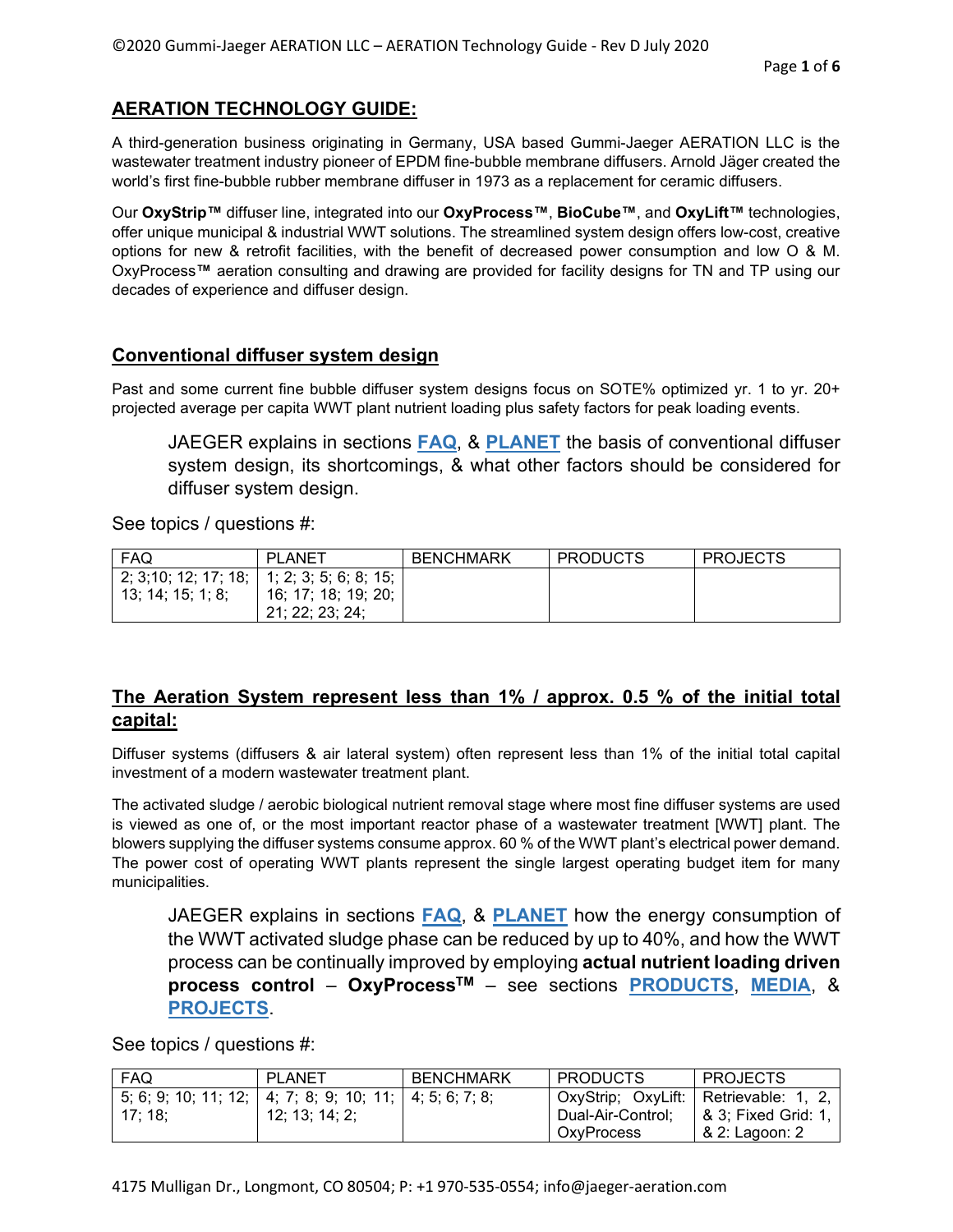#### **Limitations of 9" disc and conventional tubular diffuser systems – System Turndown:**

Past and some current fine bubble diffuser system designs are based on 9" Ø disc or conventional tubular diffuser systems. 9" Ø disc especially, and most conventional tubular diffuser systems only offer a single SOTE % optimized point, or a narrow range for yr. 1 to yr. 20+ diffuser system design schemes. These diffuser systems prohibit, or substantially limit actual nutrient WWT plant loading driven, continual WWT process optimization, and power conserving system design.

JAEGER demonstrates in sections **FAQ**, & **PLANET** the importance of diffuser system turndown, its recommended 8:1 minimum turndown range, the need for multi-level system redundancy to meet current and future WWT process demands incl. the effects of rising temperatures, & increasing volatile WWT operating climate.

JAEGER demonstrates in sections **PRODUCTS**, **BENCHMARK**, **MEDIA**, & **PROJECTS** how **OxyStripTM**, **Dual-Air-ControlTM**, **OxyLiftTM** are the only diffuser products in today's market place meeting the above WWT process demands, & allowing for actual nutrient loading driven WWT process control, continual WWT process optimization, and power conserving system design.

See topics / questions #:

| FAQ              | PLANET                            | <b>BENCHMARK</b> | <b>PRODUCTS</b>   | <b>PROJECTS</b>                         |
|------------------|-----------------------------------|------------------|-------------------|-----------------------------------------|
| 5; 6; 7; 10; 12; | 12; 11; 13; 14; 9; 4; 5; 6; 7; 8; |                  |                   | OxyStrip; OxyLift:   Retrievable: 1, 2, |
|                  | 10:                               |                  | Dual-Air-Control; | l & 3; Fixed Grid: 1, I                 |
|                  |                                   |                  | <b>OxvProcess</b> | & 2: Lagoon: 2                          |

### **WWT systems resilience – Retrievable OxyLift diffuser systems:**

Water sanitation / wastewater treatment infrastructure, its continual / non-interrupted operation are critical factors to human health and habitation. System redundancy, & resilience to rising average temperatures, & possible system upsets like extreme weather events of the WWT activated sludge phase are mandatory.

JAEGER demonstrates in sections **PRODUCTS**, **MEDIA**, & **PROJECTS** how **OxyLiftTM** – the retrievable **OxyStripTM** diffuser rack systems – can provide a piece of mind to all WWT plant owners & operators, infrastructure planners, & engineers. Any basin geometry or plant size can be made retrievable by employing **OxyLiftTM** technology for as little as 1% to 2% of the initial total investment of a modern wastewater treatment plant.

| FAQ                | <b>PLANET</b>   | <b>BENCHMARK</b> | <b>PRODUCTS</b>    | <b>PROJECTS</b>    |
|--------------------|-----------------|------------------|--------------------|--------------------|
| 8; 12; 16; 11; 10; | 13; 14; 15; 16; | 5:               | OxyStrip; OxyLift: | Retrievable: 1, 2, |
|                    |                 |                  | OxvProcess         | 3, & 4: Lagoon:    |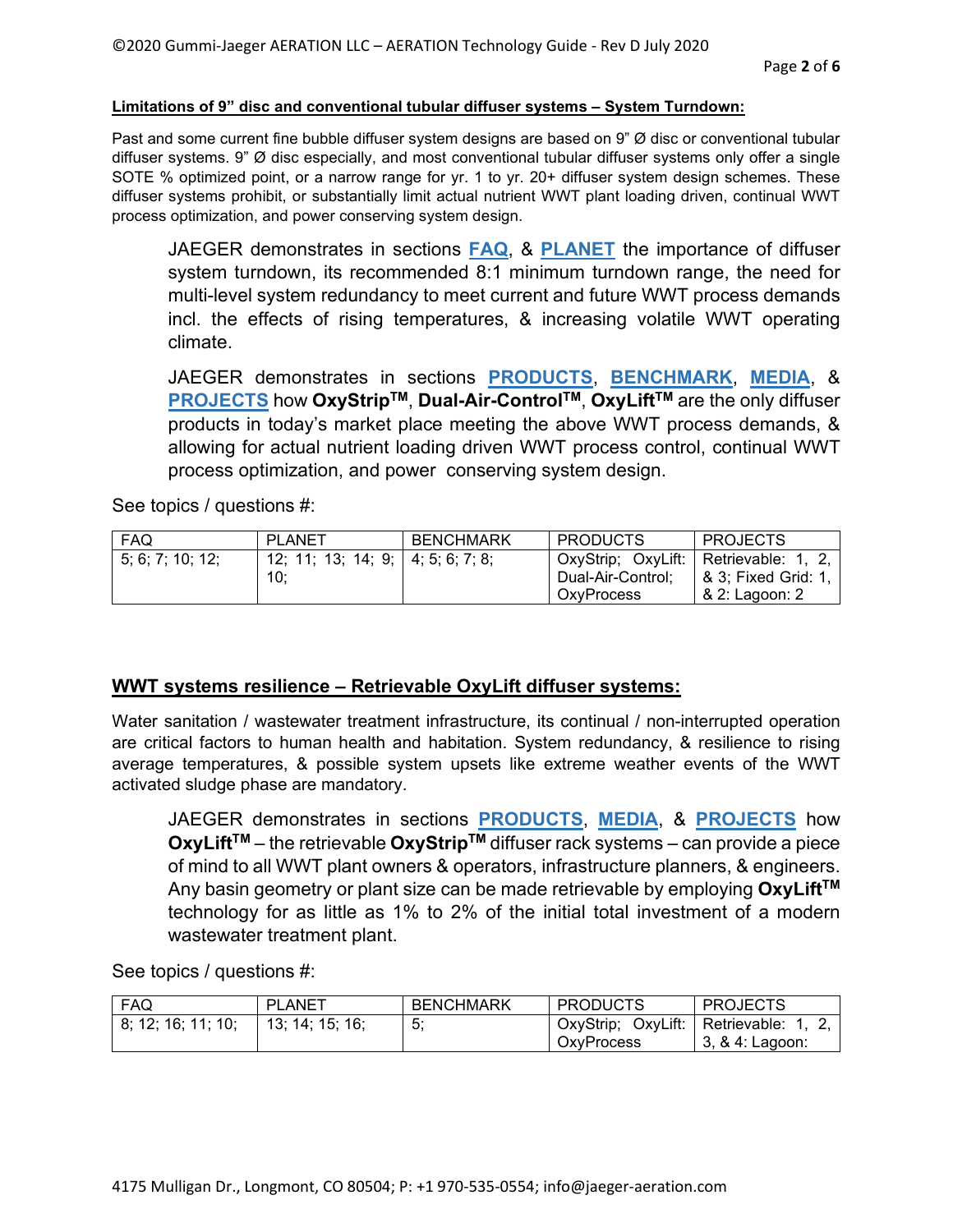### **Buyer's guide disc, tubular, & strip diffuser systems – history of continual SOTE testing and product enhancement since 1985:**

The today's fine bubble membrane diffuser marketplace offers WWT plant owners & operators, infrastructure planners, & engineers many choices of diffuser models, designs, & manufactures. The are 3 main product categories:

- 1. Disc Diffusers
- 2. Tubular diffusers
- 3. Strip Diffuser & Plate Aerators

JAEGER provides in sections **BENCHMARK, PRODUCTS**, guidance on

- How to compare different diffuser models & system designs based on
	- o effective diffuser membrane area,
	- o SOTE% performance at different flux rates,
	- o diffuser model system turndown capabilities,
- Diffuser model design strength & weakness in terms of
	- o overall utility, O&M
	- o method of construction & materials
	- $\circ$  temperature range and max. suitable diffuser insertion depth
	- $\circ$  suitability for intermittent. ON OFF aeration, BNR, & SBR applications
	- $\circ$  suitability for actual nutrient loading optimized process design
- Fine membrane material selection & application range

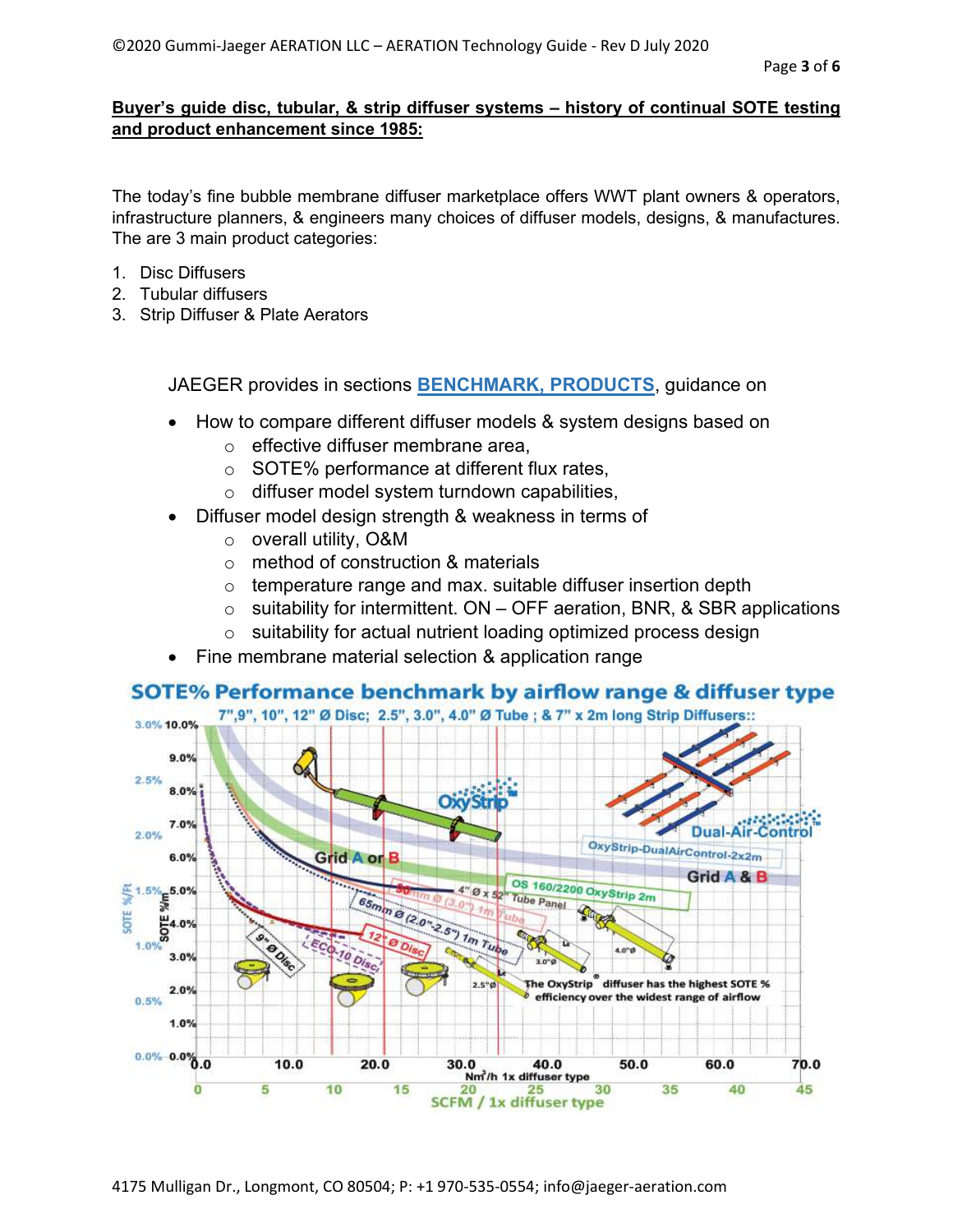

| <b>FAQ</b>                  | PLANET | <b>BENCHMARK</b>                                                 | <b>PRODUCTS</b>                                      | <b>PROJECTS</b>                             |
|-----------------------------|--------|------------------------------------------------------------------|------------------------------------------------------|---------------------------------------------|
| 1; 4: 7: 8; 11; 10; 6;   4; |        | 1; 2; 3; 13; 14; 4; 5; OxyStrip; OxyLift:<br>6; 7; 8; 9; 10; 19; | Dual-Air-Control:<br>OxvProcess:<br>OxyTube; OxyDisc | Fixed Grid:<br>Retrievable: 1<br>& 3: MEDIA |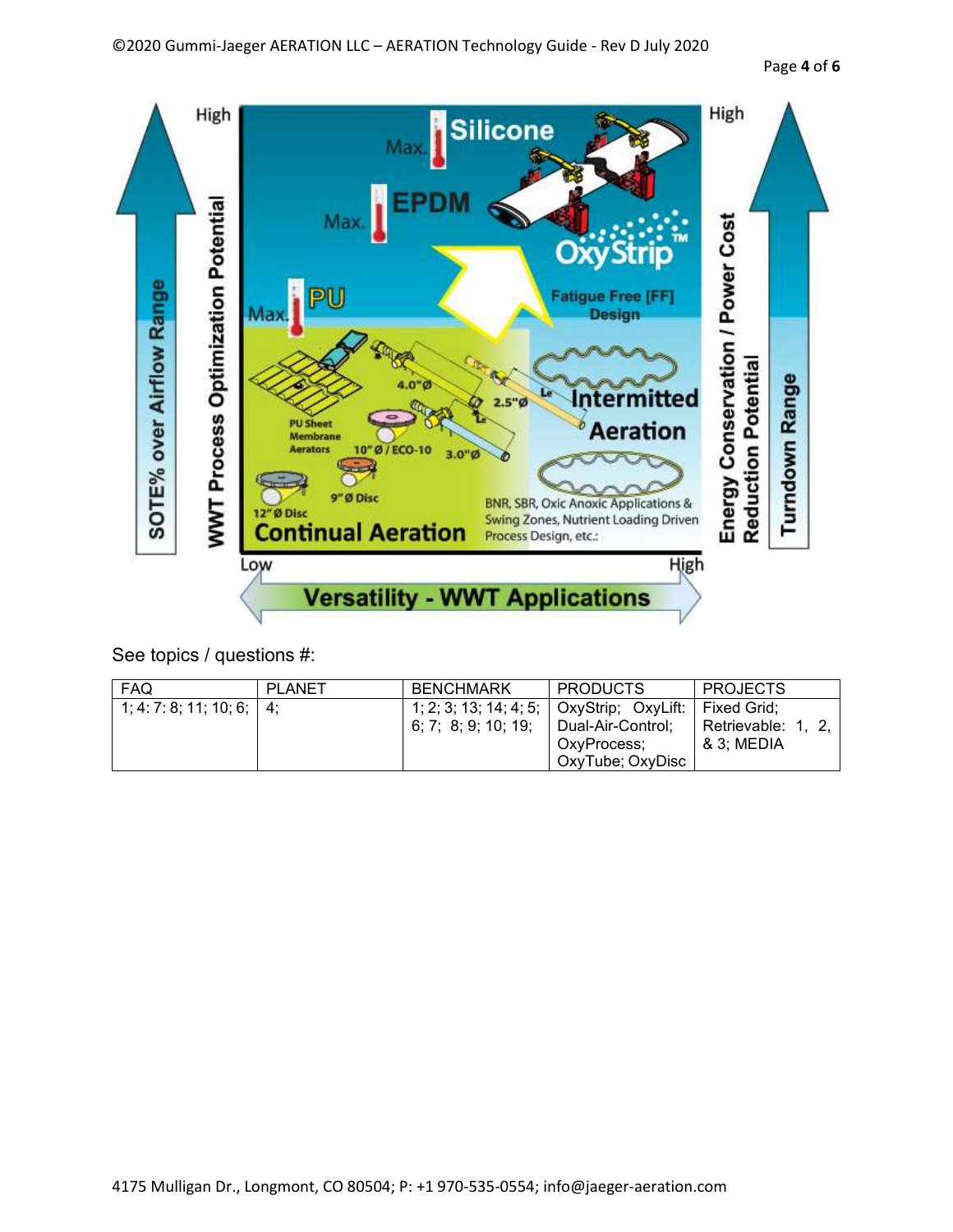# **Benchmark - OxyStrip vs. PU sheet bonded strip and plate aerators:**

Strip diffusers & plate aerators are known for their superior oxygen transfer efficiency [SOTE]

JAEGER provides in sections **BENCHMARK, & PRODUCTS**, how OxyStripTM is superior over PU sheet strip and plate aerators in terms of:

- Lower capital cost the price of **OxyStripTM** diffuser systems incl. air laterals are equal to conventional 9"  $\varnothing$  disc or tubular diffuser systems while offering substantial benefits over these systems at the same time
- Lower diffuser membrane replacement cost incl. complete retrofit of PU sheet membrane diffusers by reusing existing air laterals and coupling systems
- Equal or better SOTE performance over wider system turn down range
- The only retrievable Strip diffuser systems **OxyLiftTM** & **OxyPODTM**
- Higher WWT system temperatures
- Greater diffuser insertion depth
- > 10 yrs. diffuser membrane life



| FAQ      | <b>PLANET</b> | <b>BENCHMARK</b>                               | <b>PRODUCTS</b>                  | <b>PROJECTS</b>            |
|----------|---------------|------------------------------------------------|----------------------------------|----------------------------|
| 1; 4; 7; | 4:            | 1; 2; 3; 15; 16; 17; OxyStrip; OxyLift:<br>18: | Dual-Air-Control;<br>OxvProcess: | Fixed Grid:<br>Retrievable |